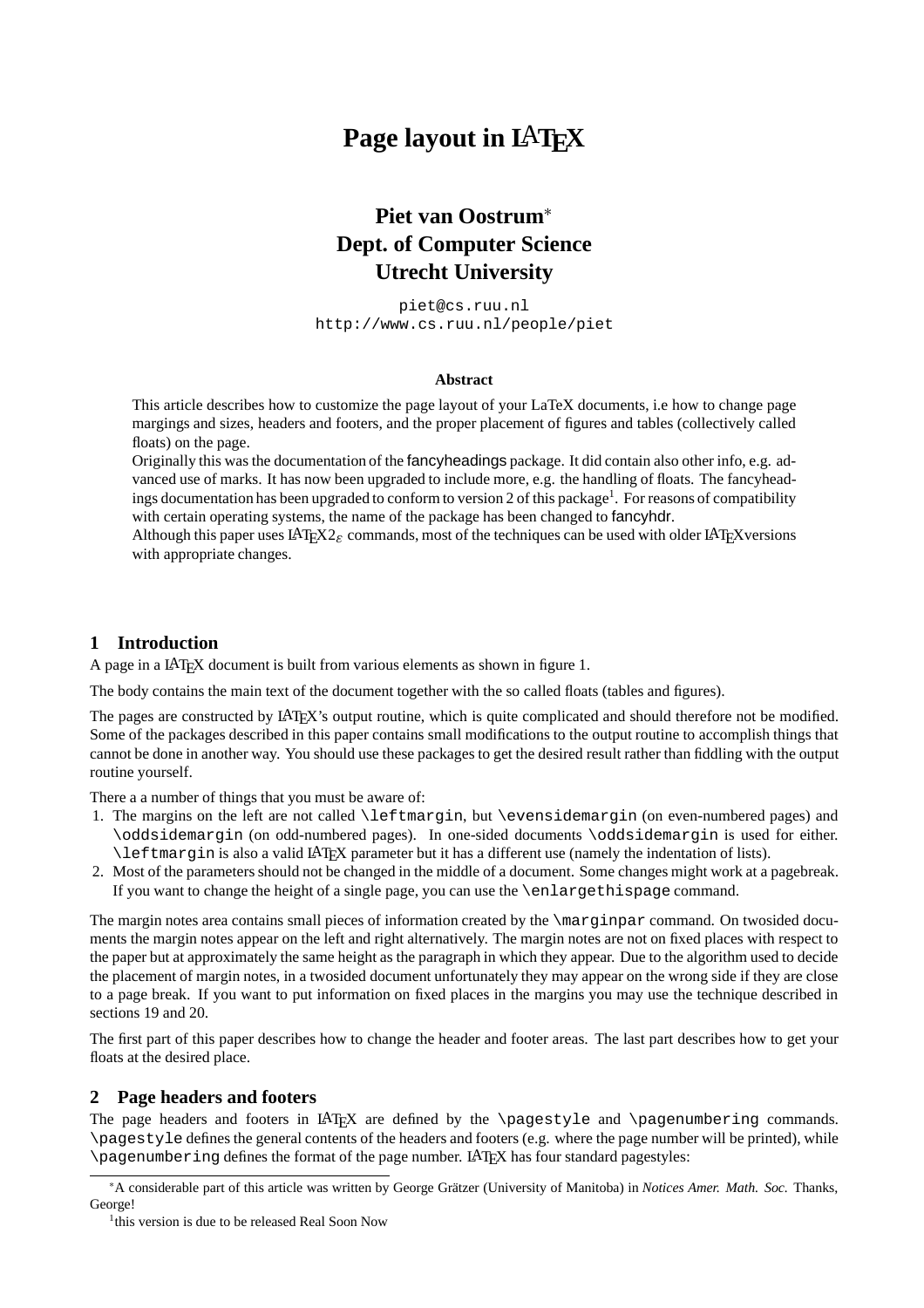

Figure 1: Page elements. The values shown are those in effect in the current document, not the defaults.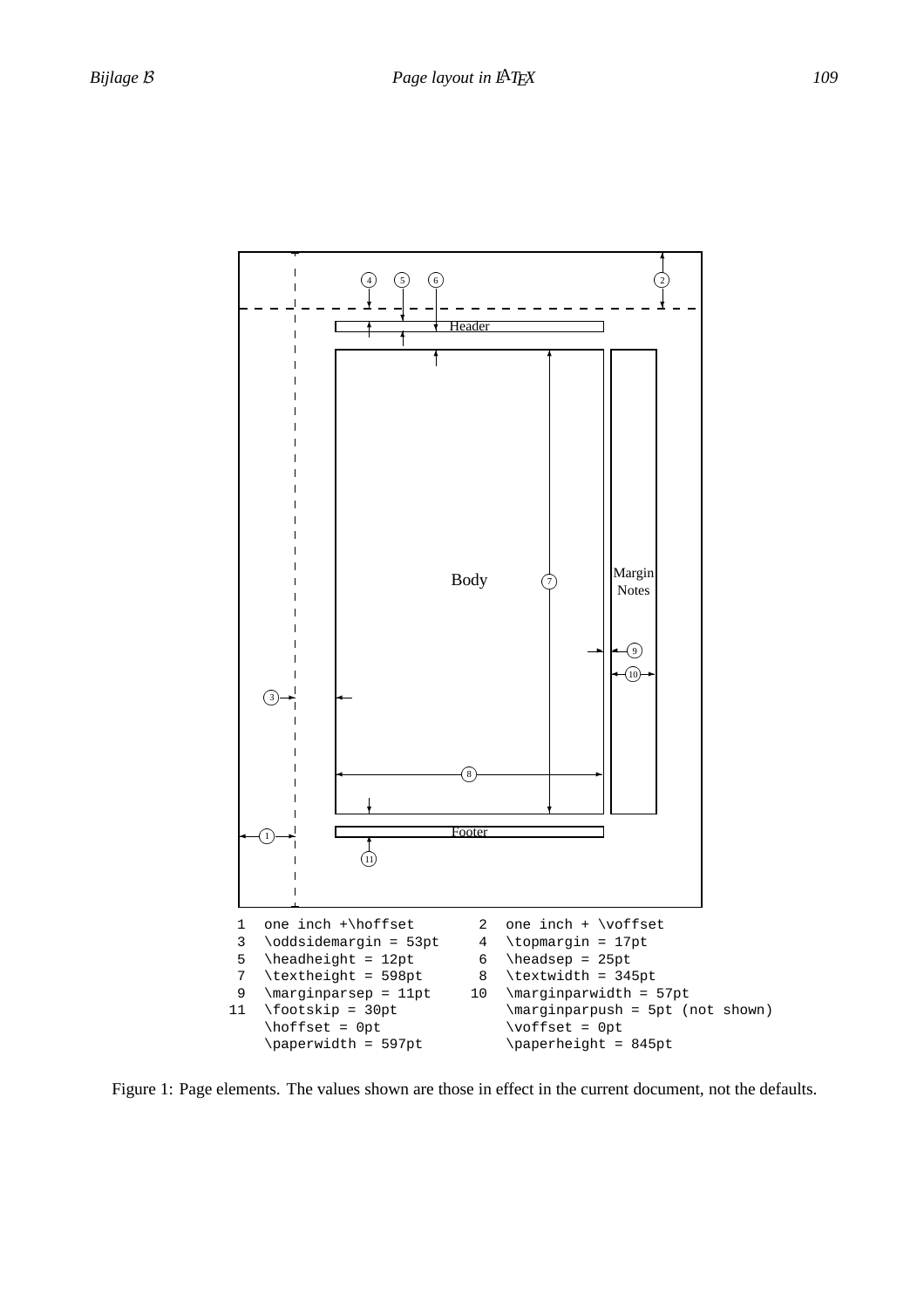| ۰,<br>×<br>$\sim$ |  |  |  |
|-------------------|--|--|--|
|-------------------|--|--|--|

| empty      | no headers or footers                                                    |
|------------|--------------------------------------------------------------------------|
| plain      | no header, footer contains page number centered                          |
| headings   | no footer, header contains name of chapter/section and/or subsection and |
|            | page number                                                              |
| myheadings | no footer, header contains page number and user supplied information     |

Although these are useful styles, they are quite limited. Additional page styles can be defined by defining commands of the form \ps@xxx. This command is executed when a \pagestyle{xxx} is given in the document. The \ps@xxx command should define the following commands for the contents of the headers and footers:

| \@oddhead  | header on odd numbered pages in two-sided documents (on all pages in<br>one-sided) |
|------------|------------------------------------------------------------------------------------|
|            |                                                                                    |
| \@evenhead | header on even numbered pages in two-sided documents                               |
| \@oddfoot  | footer on odd numbered pages in two-sided documents (on all pages in               |
|            | one-sided)                                                                         |
| \@evenfoot | footer on even numbered pages in two-sided documents                               |

These are not user commands, but rather "variables" that are used by LAT<sub>EX</sub>'s output routine. As the command names contain the character '@', they should be defined in a package file, or otherwise be sandwiched between the commands \makeatletter and \makeatother.

The \pagenumbering command defines the layout of the page number. It has a parameter from the following list:

|       | arabic arabic numerals    |
|-------|---------------------------|
| roman | lower case roman numerals |
| Roman | upper case roman numerals |
| alph  | lower case letter         |
| Alph  | upper case letter         |

The \pagenumbering  $\{xxx\}$  defines the command \thepage to be the expansion of the page number in the given notation xxx. The pagestyle command then would include \thepage in the appropriate place. Additionally the \pagenumbering command resets the page number to 1. The \pagestyle and \pagenumbering apply to the page that is being constructed, so they should be used at a location where it is clear to what page they apply (see section 17).

## **3 What is fancyhdr**

The fancyhdr macro package allows you to customize in LAT<sub>EX</sub> your page headers and footers in an easy way. You can define:

- three-part headers and footers
- decorative lines in headers and footers
- headers and footers wider than the width of the text
- multi-line headers and footers
- separate headers and footers for even and odd pages
- different headers and footers for chapter pages
- different headers and footer on pages with floats

Of course, you also have complete control over fonts, uppercase and lowercase displays, etc.

## **4 Simple use of fancyhdr**

To use this package in a LATEX2*ε* document, place the file fancyhdr.sty in a directory/folder where TEX can find it (normally in the input directory/folder), and include in the preamble of your document after

\documentclass{...}

the commands<sup>2</sup>:

```
\usepackage{fancyhdr}
\pagestyle{fancy}
```
We can visualize the page layout we can create with fancyhdr as follows:

<sup>&</sup>lt;sup>2</sup>For LaTeX2.09 you should specify [fancyhdr] in the \documentstyle instead of the \usepackage command.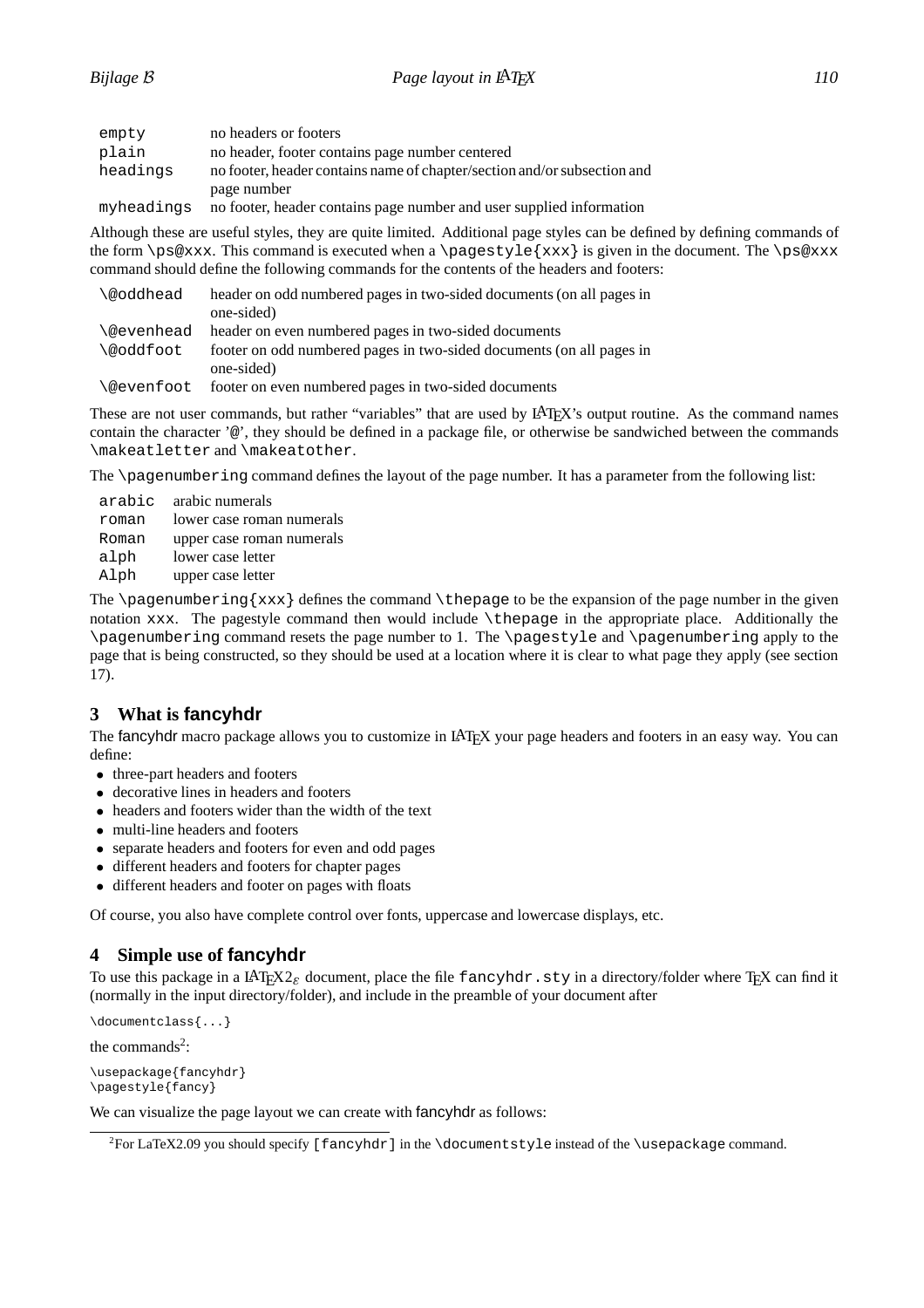| LeftHeader | CenteredHeader | RightHeader |
|------------|----------------|-------------|
|            | page body      |             |
| LeftFooter | CenteredFooter | RightFooter |

The LeftHeader and LeftFooter are left justified; the CenteredHeader and CenteredFooter are centered; the RightHeader and RightFooter are right justified.

We define each of the six "fields" and the two decorative lines separately.

## **5 A simple example**

K. Grant is writing a report to Dean A. Smith, on "The performance of new graduates" with the following page layout:

|                |                   | The performance of new graduates |
|----------------|-------------------|----------------------------------|
|                | page body         |                                  |
| From: K. Grant | To: Dean A. Smith | $\mathcal{R}$                    |

where "3" is the page number. The title: "The performance of new graduates" is bold.

This is accomplished by these commands following \pagestyle {fancy } 3:

```
\lhead{}
\chead{}
\rhead{\bfseries The performance of new graduates}
\lfoot{From: K. Grant}
\cfoot{To: Dean A. Smith}
\rfoot{\thepage}
\renewcommand{\headrulewidth}{0.4pt}
\renewcommand{\footrulewidth}{0.4pt}
```
(The  $\theta$  macro displays the current page number.  $\bf \theta$  is the LAT<sub>EX2*ε*'s way of selecting bold face.)</sub>

This is now fine, except that the first page does not need all these headers and footers. To eliminate all but the centered page number, issue the command

\thispagestyle{plain}

after the \begin{document} and the \maketitle commands.

Alternatively, issue

\thispagestyle{empty}

if you do not want any headers or footers.

In fact the standard LAT<sub>EX</sub> classes have the command \maketitledefined in such a way that a \thispagestyle{plain} is automatically issued. So if you *do* want the fancy layout on a page containing \maketitle you must issue a \thispagestyle{fancy} after the \maketitle.

## **6 An example of two-sided printing**

Some document classes, such as book.cls, print two-sided by default: the even pages and the odd pages have different layouts; other document classes use the twoside option to print two-sided.

Now let us print the report two-sided. Let the above page layout be used for the odd (right-side) pages, and the following for the even (left-side) pages:

<sup>&</sup>lt;sup>3</sup>Note that version 1 of fancyheadings used the \setlength command to change the \...rulewidth parameters.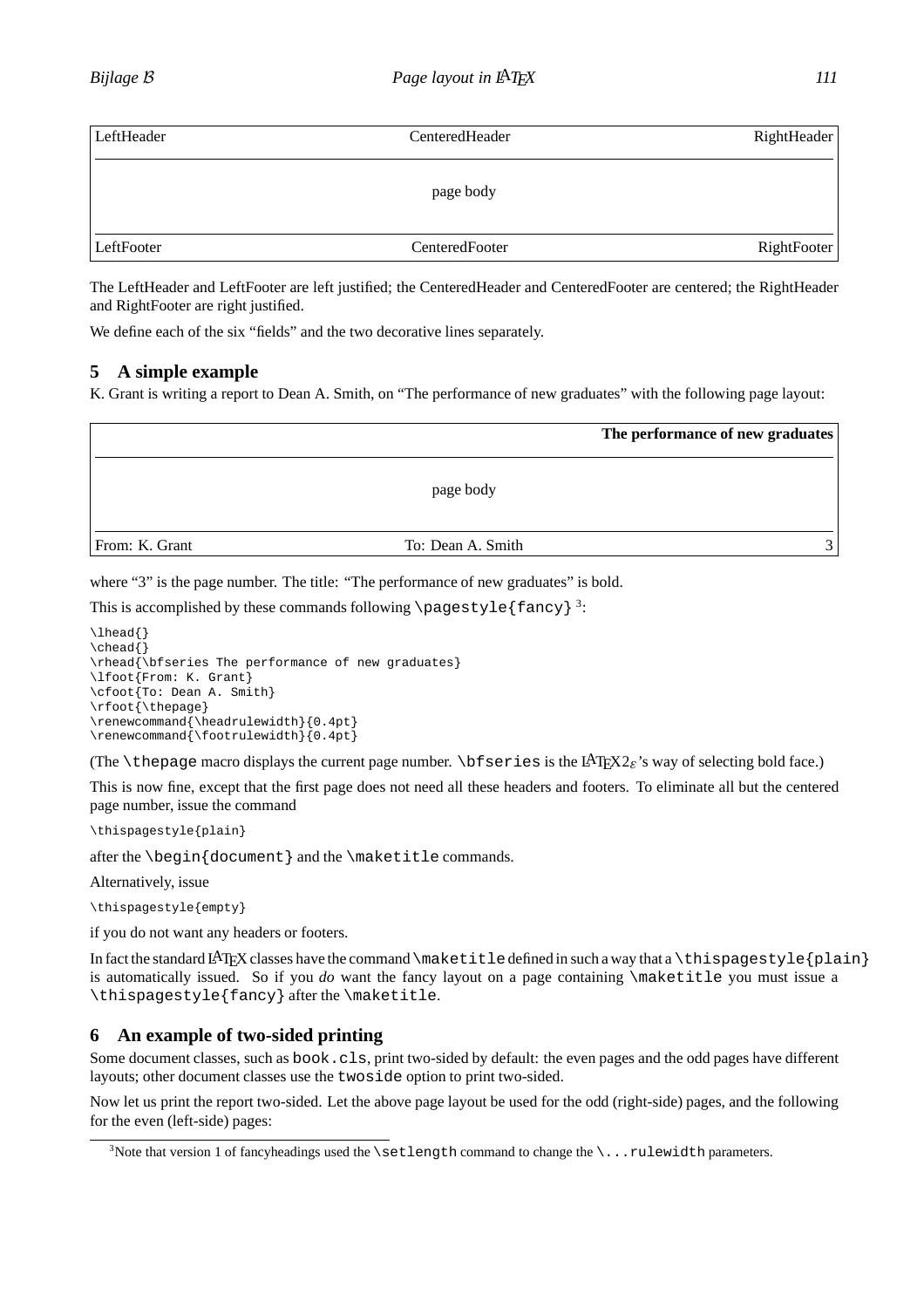| E. | Even page    |
|----|--------------|
|    | Odd page     |
| L  | Left field   |
| C  | Center field |
| R  | Right field  |
| Н  | Header       |
| F  | Footer       |

Figure 2: Selectors

| The performance of new graduates |                |                   |
|----------------------------------|----------------|-------------------|
|                                  | page body      |                   |
| 4                                | From: K. Grant | To: Dean A. Smith |

### where "4" is the page number.

#### Here are the commands:

```
\fancyhead{} % clear all fields
\fancyhead[RO,LE]{\bfseries The performance of new graduates}
\fancyfoot[LE,RO]{\thepage}
\fancyfoot[LO,CE]{From: K. Grant}
\fancyfoot[CO,RE]{To: Dean A. Smith}
\renewcommand{\headrulewidth}{0.4pt}
\renewcommand{\footrulewidth}{0.4pt}
```
We use the more general commands \fancyhead and \fancyfoot. These have an additional parameter between square brackets that specifies for which pages and/or parts of the header/footer they apply. The first \fancyhead command omits this parameter, and thus applies to all header fields. In general this is only useful to get rid of the defaults or a previous definition, as is done here. The selectors that can be used between the square brackets are given in figure 2. Selectors can be combined so  $\frac{\text{L}}{\text{L}}$ , RO] $\text{Lext}$  will define the field for both the left header on even pages and the right header on odd pages. If you don't give an E or O the definition applies to both. Similar for LRC. So the use of  $\lvert$  head in the previous section is just an abbreviation for  $\frac{\frac{L}{L}$ . The selectors may be given as uppercase or lowercase letters.

There is also a more general command  $\frac{\text{and}}{\text{and}}$  that you can use to combine the specifications for headers and footers. This allows additional selectors H (header) and F (footer). In fact  $\times$  fancyhead and  $\times$  fancyfoot are just  $\times$  fancyhf with H and F prespecified.

Again, you may use \thispagestyle{plain} for a simple page layout for page 1.

## **7 Redefining plain style**

Some LATEX commands, like \chapter, use the \thispagestyle command to automatically switch to the plain page style, thus ignoring the page style currently in effect. To customize even such pages you must redefine the plain pagestyle. As we indicated before you could do this by defining the \ps@plain command, but fancyhdr gives you an easier way with the \fancypagestyle command. This command can be used to redefine existing pagestyles (like plain) or to define new ones, e.g. if part of your document is to use a different pagestyle. This command has two parameters: one is the name of the pagestyle to be defined, the second consists of commands that change the headers and/or footers, i.e. fancyhead etc. Also allowed are changes to \headrulewidth and \footrulewidth. As an example, let us redefine the plain style for the report in Section 6 by making the page number bold.

```
\fancypagestyle{plain}{%
\fancyhf{} % clear all header and footer fields
\fancyfoot[C]{\bfseries \thepage} % except the center
\renewcommand{\headrulewidth}{0pt}
\renewcommand{\footrulewidth}{0pt}}
```
## **8 The default layout**

Let us use the book.cls document class and the default settings for fancyhdr; so we only issue the commands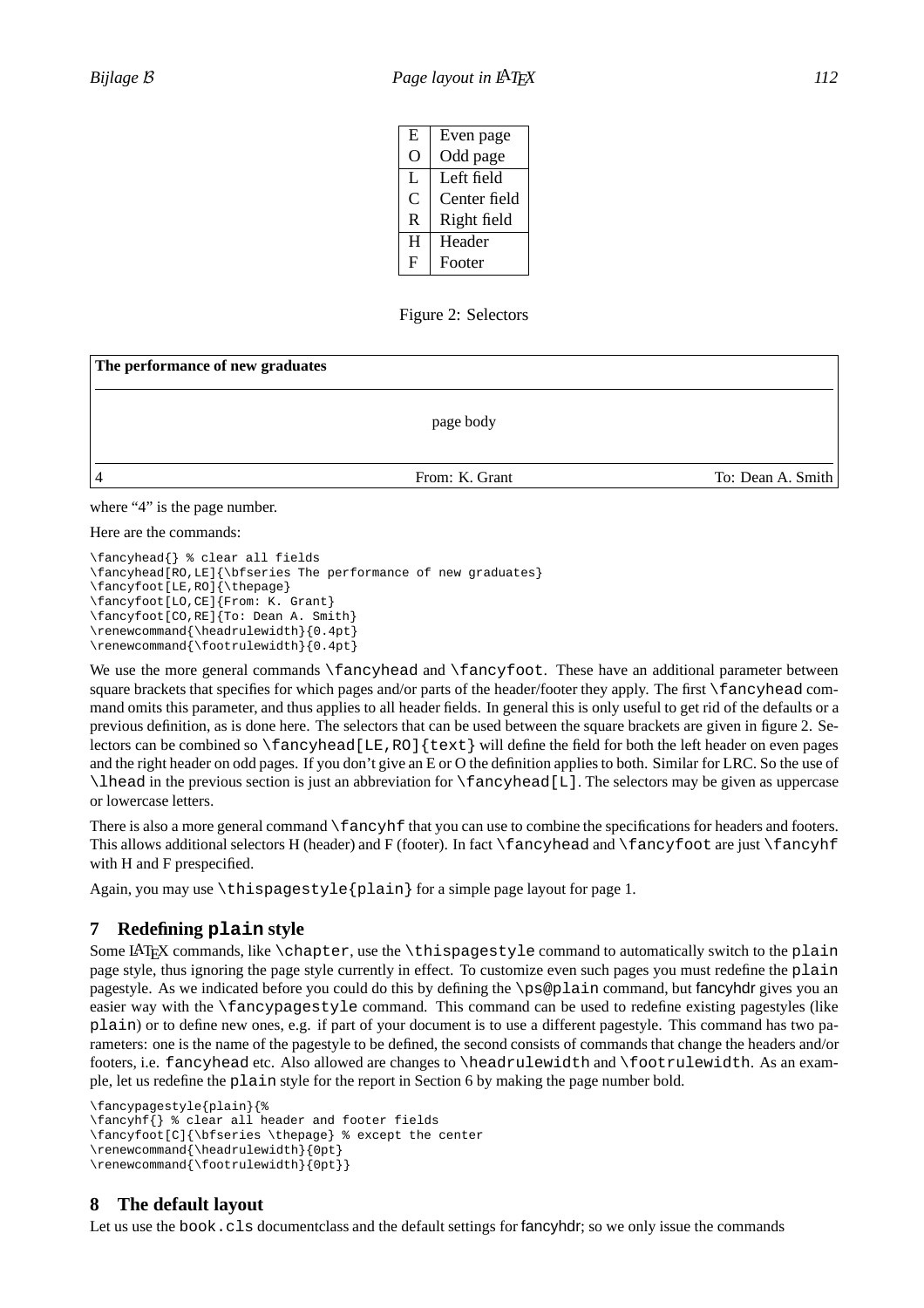and let fancyhdr take care of everything. On the pages where new chapters start, we get a centered page number in the footer; there is no header, and there are no decorative lines.

On an even page, we get the layout:

| 1.2 EVALUATION |           | <b>CHAPTER 1. INTRODUCTION</b> |
|----------------|-----------|--------------------------------|
|                | page body |                                |
|                |           |                                |

On an odd page, we get the layout:

| <b>CHAPTER 1. INTRODUCTION</b> | 1.2 EVALUATION |
|--------------------------------|----------------|
| page body                      |                |
|                                |                |

where the header text is slanted uppercase.

This default layout is produced by the following commands:

\fancyhead[LE,RO]{\slshape \rightmark} \fancyhead[LO,RE]{\slshape \leftmark} \fancyfoot[C]{\thepage}

The following settings are used for the decorative lines:

| \headrulewidth | 0.4pt  |
|----------------|--------|
| \footrulewidth | $0$ pt |

The header text is turned into all uppercase in book.cls.

## **9** The scoop on LAT<sub>EX</sub>'s marks

Usually, for documents of class book and report, you may want to use chapter and section information in the headings (chapter only for one-sided printing), and for documents of class article, section and subsection information (section only for one-sided printing). LATEX uses a marker mechanism to remember the chapter and section (section and subsection) information for a page; this is discussed in detail in the LATEX *Companion*, Section 4.3.1.

There are two ways you can use and change the higher- and lower-level sectioning information available to you. The macros: \leftmark (higher-level) and \rightmark (lower-level) contain the information processed by LATEX, and you can use them directly as shown in Section 8.

The \leftmark contains the Left argument of the *Last* \markboth on the page, the \rightmark contains the Right argument of the *fiRst* \markboth or the only argument of the *fiRst* \markright on the page. If no marks are present on a page they are "inherited" from the previous page.

You can influence how chapter, section, and subsection information (only two of them!) is displayed by redefining the \chaptermark, \sectionmark, and \subsectionmark commands4. You must put the redefinition after the first call of  $\paqestyle\{fancy\}$  as this sets up the defaults.

Let us illustrate this with chapter info. It is made up of three parts:

- $\bullet$  the number (say, 2), displayed by the macro \thechapter
- the name (in English, Chapter), displayed by the macro \chaptername

<sup>4</sup>There are similar commands for paragraph and subparagraph but they are seldom used.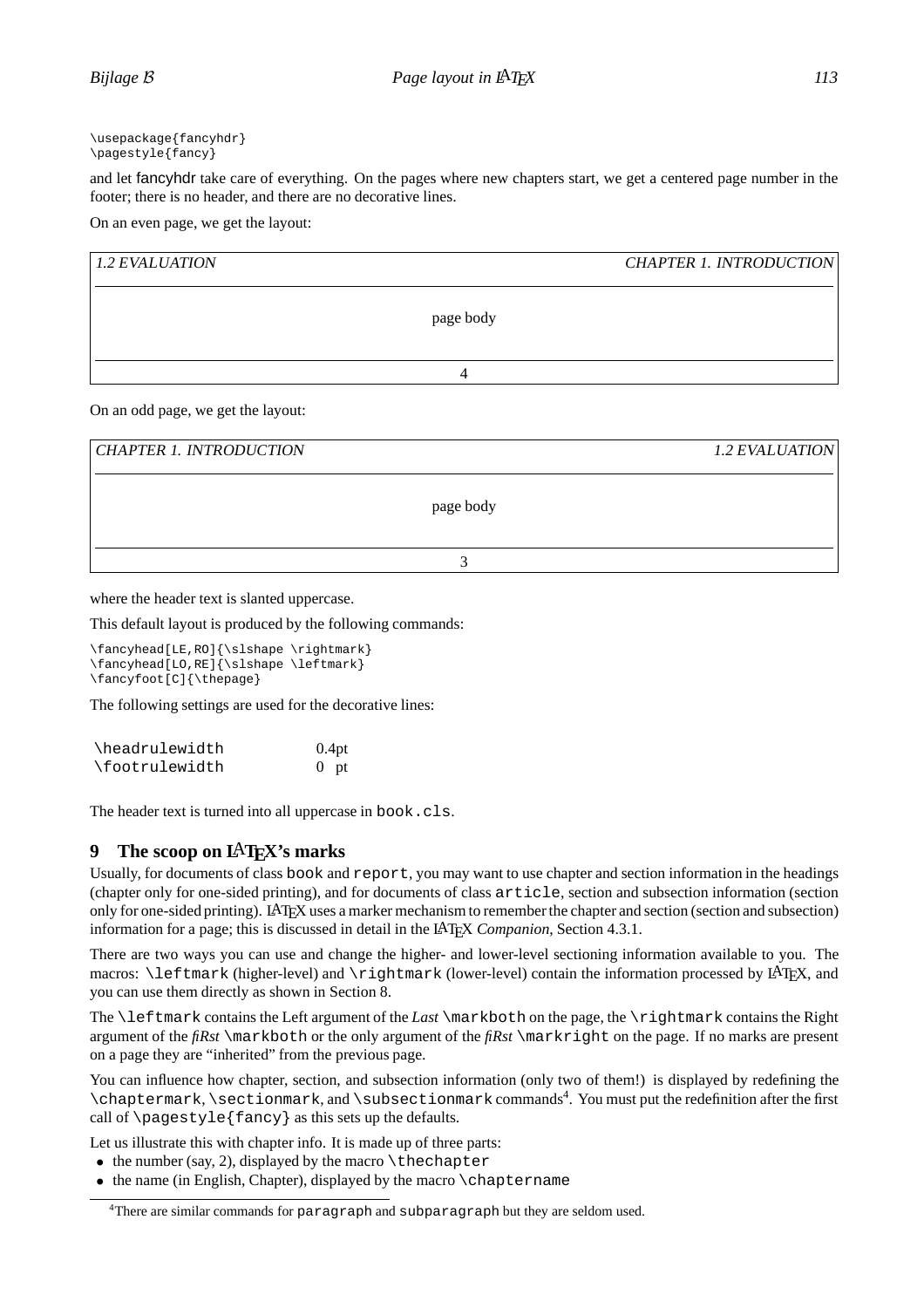| Code:                                                                                                            | Prints:                     |
|------------------------------------------------------------------------------------------------------------------|-----------------------------|
| \renewcommand{\chaptermark}[1]{%<br>\markboth{\chaptername<br>$\setminus \text{thechapter.} \{ \} \}$            | Chapter 2. Do it now        |
| \renewcommand{\chaptermark}[1]{%<br>\markboth{\MakeUppercase{%<br>\chaptername}\ \thechapter.%<br>$\{ \}$ #1}{}} | CHAPTER 2. Do it now        |
| \renewcommand{\chaptermark}[1]{%<br>\markboth{\MakeUppercase{%<br>\chaptername\\thechapter.%<br>$\{ \} \{ \}$    | <b>CHAPTER 2. DO IT NOW</b> |
| \renewcommand{\chaptermark}[1]{%<br>$\{\text{maxkboth} \{\#1\} \}$                                               | Do it now                   |
| \renewcommand{\chaptermark}[1]{%<br>\markboth{\thechapter.\#1}{}}                                                | 2. Do it now                |
| \renewcommand{\chaptermark}[1]{%<br>\markboth{\thechapter.%<br>$\setminus \{ \}$                                 | 2. Chapter. Do it now       |

### Figure 3: Marker variants

• the title, contained in the argument of \chaptermark.

Figure 3 shows some variants for "Chapter 2. Do it now" (the last example is appropriate in some non-English languages). The % signs at the end of the lines are to prevent unwanted space. Normally you would continue the lines and remove these % signs<sup>5</sup>.

For the lower-level sectioning information, do the same with  $\max$ rkright.

So if "Section 2.2. First steps" is the current section, then

\renewcommand{\sectionmark}[1]{\markright{\thesection.\ #1}}

will give "2.2. First steps"

Redefining the \chaptermark and \sectionmark commands may not eliminate all uppercaseness. E.g. the bibliography will have a title of BIBLIOGRAPHY in the header, as the \MakeUppercase is explicitly given in the definition of \thebibliography. Similar for INDEX etc. If you don't want to redefine these commands, you can use the \nouppercase command that fancyhdr makes available in the header and footer fields. Note that this may screw other things, like uppercase roman numerals in your headers, so it should be used with care. Essentially this command typesets its argument in an environment where \MakeUppercase and \uppercase are changed into do-nothing operations.

```
\label{lem:main} $$\lhead{\nouppercase}\rightrightarrows\} \\theta{\hbox{Noppercase}}\left\{ \left\{ \right\} \right\}
```
It should be noted that the LATEX marking mechanism works fine with chapters (which always start on a new page) and sections (which are reasonably long). It does not work quite as well with short sections and subsections. This is a problem with LAT<sub>EX</sub>, not with fancyhdr.

As an example let's take a page layout where the leftmarks are generated by the sections and the rightmarks by the subsections (as is default in the article class). Take a page with some short sections, e.g.

Section 1. subsection 1.1

<sup>&</sup>lt;sup>5</sup>the \MakeUppercase command is used in LAT<sub>EX</sub>2<sub> $\epsilon$ </sub> to generate uppercase text, while in LAT<sub>E</sub>X 2.09 \uppercase is used. The difference is that \MakeUppercase also deals with non-ASCII letters. Fancyhdr defines \MakeUppercase to be an alias for \uppercase if it isn't defined.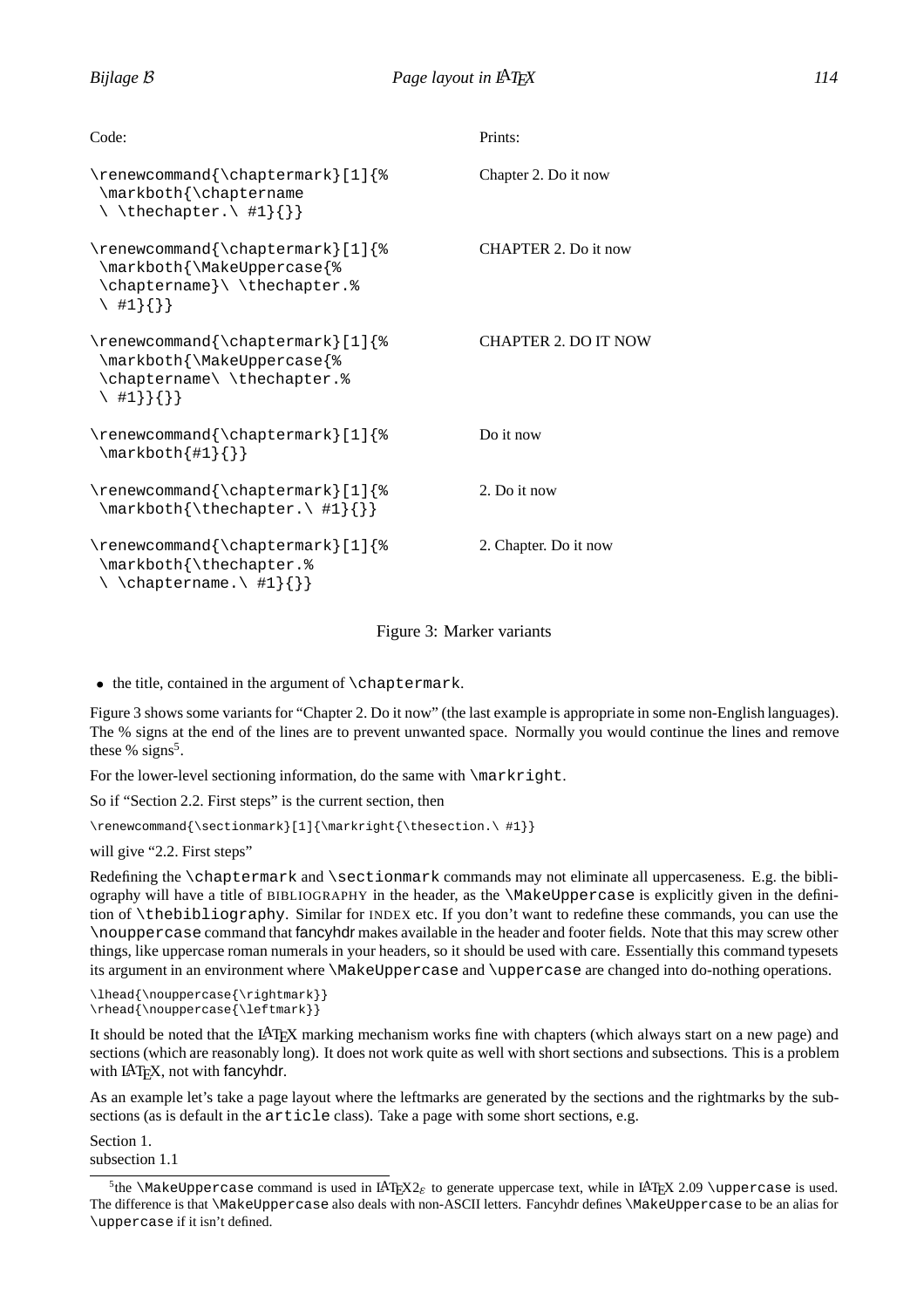subsection 1.2 Section 2.

As the leftmark contains the *last* mark of the page it will be "Section 2.", and the rightmark will be "subsection 1.1" as it will be the *first* mark of the page. So the page header info will combine section 2 with subsection 1.1 which isn't very nice. The best you can do in these cases is use only the  $\rightleftharpoons$  rightmarks and redefine  $\setminus$  sectionmark accordingly. A LATEX command \firstleftmark would also be a nice addition (see the extramarks package in section 18).

Another problem with the marks in the standard LATEX classes is that the higher level sectioning commands (e.g. \chapter) call \markboth with an empty right argument. This means that on the first page of a chapter (or a section in article style) the \rightmark will be empty. If this is a problem you must manually insert extra \markright commands or redefine the \chaptermark (\sectionmark) commands to issue a \markboth command with two decent parameters.

As a final remark you should also note that the \* forms of the \chapter etc. commands do *not* call the mark commands. So if you want your preface to set the header info but not be numbered nor be put in the table of contents, you must issue the \markboth command yourself, e.g.

```
\chapter*{Preface\markboth{Preface}{}}
```
Entering the \markboth command inside the \chapter\* insures that the mark will not be separated from the title by a page break. Of course with \chapter\* this wouldn't be a problem if you put the mark command after the chapter title, as the \chapter\* command starts at a new page. However with a \section\* it could be dangerous to say:

```
\section*{Preface}
\markboth{Preface}{}
```
as a page break may occur between the two commands.

## **10 Dictionary style headers**

Dictionaries and concordances usually have a header containing the first word defined on the page or both the first and the last words. This can easily be accomplished with fancyhdr and LATEX's mark mechanism. Of course if you use the marks for dictionary style headers, you cannot use them for chapter and section information, so if there are also chapters and sections present, you must redefine the \chaptermark and \sectionmark to make them harmless:

```
\renewcommand{\chaptermark}[1]{}
\text{renewcommand}{}{\setminus\text{renewcommand}}
```
Now you do a \markboth{#1}{#1} for each dictionary or concordance entry #1 and use \rightmark for the first entry defined on the page and \leftmark for the last one.

If you want to use a header entry of the form firstword–lastword it would be nice if this would be reduced to just the form firstword if both are the same. This could happen if there is just one entry on the page. In this case a test must be made to check if the marks are the same. However, TEX's marks are strange beasts, which cannot be compared out of the box with the plain T<sub>EX</sub> \if commands. Fortunately the ifthen package works well:

```
\newcommand{\mymarks}{
  \ifthenelse{\equal{\leftmark}{\rightmark}}
    {\rightmark} % if equal
    {\rightmark--\leftmark}} % if not equal
\fancyhead[LE,RO]{\mymarks}
\fancyhead[LO,RE]{\thepage}
```
Dictionaries are often done with two columns. Unfortunately there is a bug in LAT<sub>EX</sub>'s two column option which causes some marks to be lost. If you use the package in figure 4, this will be solved $67$ .

## **11 Fancy layouts**

You can make a multi-line field with the  $\setminus$  command. It is also possible to put extra space in a field with the  $\setminus$ space command. Note that if you do this you will probably have to increase the height of the header (\headheight) and/or of the footer (\footskip), otherwise you may get error messages "Overfull \vbox ...has occurred while \output is active"8. See Section 4.1 of the LATEX *Companion* for detail.

For instance, the following code will place the section title and the subsection title of an article in two lines in the upper right hand corner:

<sup>6</sup>This is a simplification of the actual code. Get the real package from the CTAN sites.

<sup>7</sup>The multicol package uses a similar technique.

<sup>&</sup>lt;sup>8</sup>If you use 11pt or 12pt you will probably also have to do this, because LAT<sub>EX</sub>'s defaults are quite small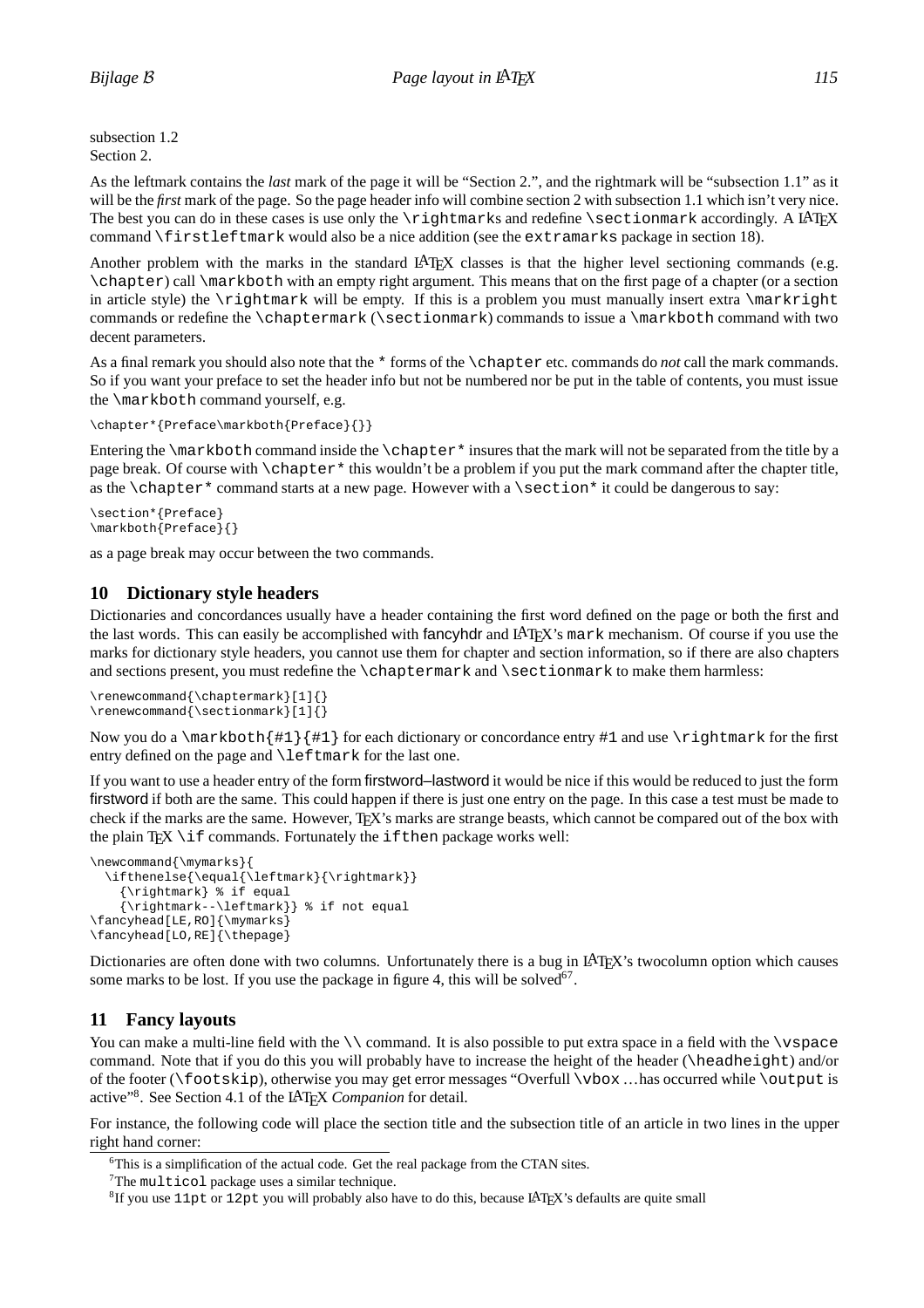```
% fixmarks.sty:
% Patch LaTeX's output routine to handle marks correctly with two columns.
% Joe Pallas <pallas@edu.stanford.neon>
% Corrected by Piet van Oostrum <piet@cs.ruu.nl> on Feb 5, 1993, Oct 5, 1994
\def\@outputdblcol{\if@firstcolumn \global\@firstcolumnfalse
% Remember the marks from the first column
    \global\setbox\@leftcolumn\copy\@outputbox
    \splitmaxdepth=\maxdimen \cbaddness=10000
    \setbox\@outputbox\vsplit\@outputbox to\maxdimen
    \xdef\@firstcoltopmark{\topmark}%
    \xdef\@firstcolfirstmark{\splitfirstmark}%
    \ifx\@firstcolfirstmark\empty\global\let\@setmarks\relax\else
      \gdef\@setmarks{\let\firstmark\@firstcolfirstmark
        \let\topmark\@firstcoltopmark}%
    \fi
% End of change
  \else \global\@firstcolumntrue
    \setbox\@outputbox\vbox{\hbox to\textwidth{\hbox to\columnwidth
      {\box\@leftcolumn \hss}\hfil \vrule width\columnseprule\hfil
       \hbox to\columnwidth{\box\@outputbox \hss}}}\@combinedblfloats
% Override current first and top with those of first column if necessary
       \@setmarks
% End of change
       \@outputpage \begingroup \@dblfloatplacement \@startdblcolumn
       \@whilesw\if@fcolmade \fi{\@outputpage\@startdblcolumn}\endgroup
    \left\{ \frac{f}{f} \right\}
```
#### Figure 4: Fix marks in twocolumn style

```
\documentclass{article}
\usepackage{fancyhdr}
\pagestyle{fancy}
\addtolength{\headheight}{\baselineskip}
\verb|\renewcommand{{\section}nark}||{\mathcal{}|\}\renewcommand{\subsectionmark}[1]{\markright{#1}}
\rhead{\leftmark\\\rightmark}
```
You can also customize the decorative lines. You can make the decorative line in the header quite thick with

\renewcommand{\headrulewidth}{0.6pt}

or you can make the decorative line in the footer disappear with

\renewcommand{\footrulewidth}{0pt}

The decorative lines, themselves, are defined in the two macros \headrule and \footrule. For instance, if you want a dotted line rather than a solid line in the header, redefine the command \headrule:

```
\renewcommand{\headrule}{\vbox to 0pt{\hbox
    to\headwidth{\dotfill}\vss}}
```
There is one additional parameter that you can set:  $\text{rootruleskip}$ . It defines the distance between the decorative line in the footer and the top of the footer text line. By default it is set to 30% of the normal line distance. You may want to adjust it if you use unusally large or small fonts in the footer. Change it with \renewcommand.

## **12 Two book examples**

The following definitions give an approximation of the style used in L. Lamport's LAT<sub>EX</sub> book.

Lamport's header overhangs the outside margin. This is done as follows.

The width of headers and footers is \headwidth, which by default equals the width of the text: \textwidth. You can make the width wider (or narrower) by redefining \headwidth with the \setlength and \addtolength commands. To overhang the outside margin where the marginal notes are printed, add both \marginparsep and \marginparwidth to \headwidth with the commands:

```
\addtolength{\headwidth}{\marginparsep}
\addtolength{\headwidth}{\marginparwidth}
```
You must issue these commands *after* the first \pagestyle{fancy} command as this will establish the default for \headwidth<sup>9</sup>.

<sup>&</sup>lt;sup>9</sup>In version 2 of fancyhdr it is usually safe to do it before, but it is still advised to do after.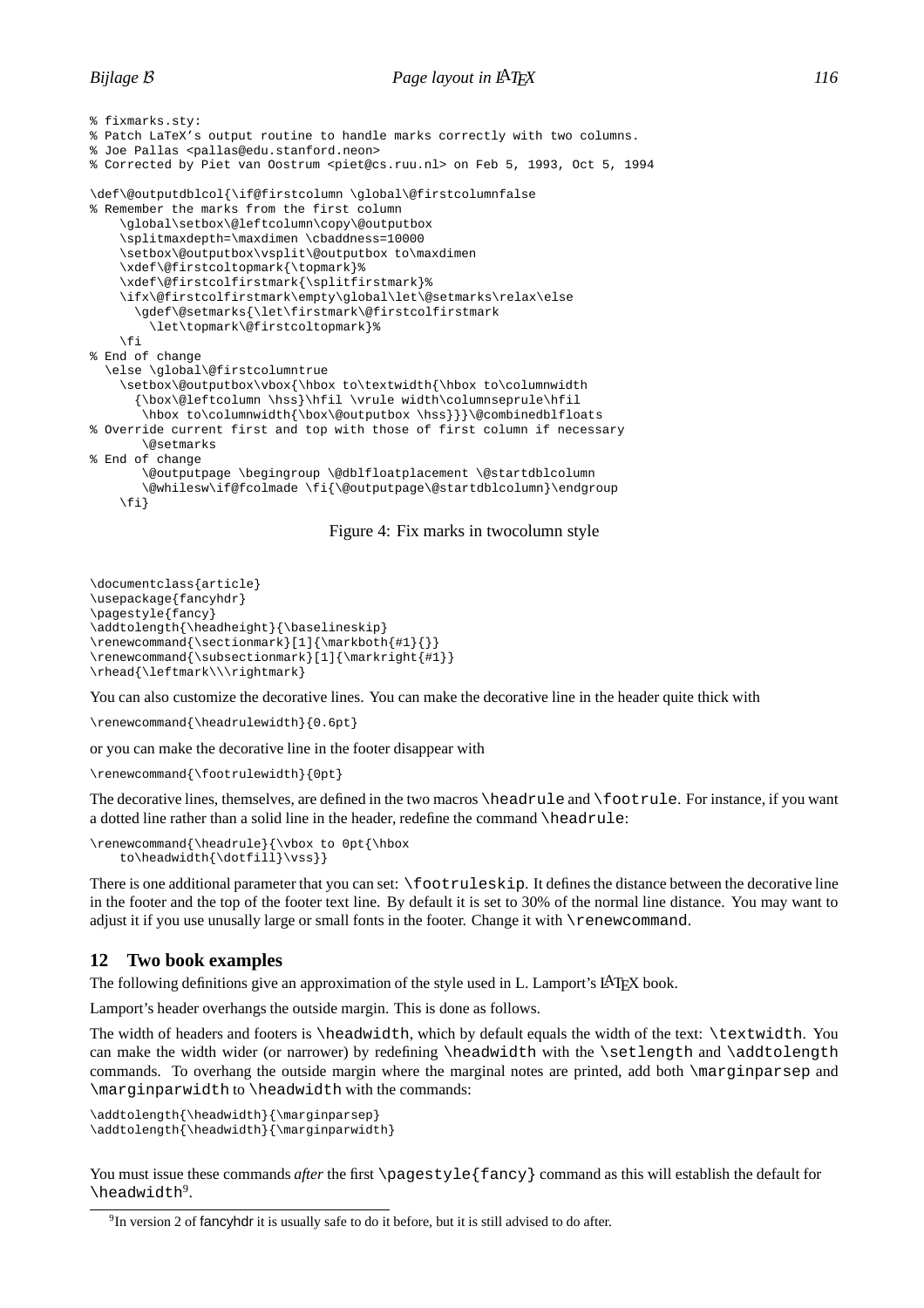And now a complete definition of Lamport's book style:

```
\documentclass{book}
\usepackage{fancyhdr}
\pagestyle{fancy}
\addtolength{\headwidth}{\marginparsep}
\addtolength{\headwidth}{\marginparwidth}
\rm{cl}[\frac{1}{\mathrm{H}}]\renewcommand{\sectionmark}[1]{\markright{\thesection\ #1}}
\fancyhf{}
\fancyhead[LE,RO]{\bfseries\thepage}
\fancyhead[LO]{\bfseries\rightmark}
\fancyhead[RE]{\bfseries\leftmark}
\fancypagestyle{plain}{%
   \fancyhead{} % get rid of headers
   \renewcommand{\headrulewidth}{0pt} % and the line
}
```
Notice that the \chaptermark and \sectionmark commands have been redefined to eliminate the chapter numbers and the uppercaseness.

For the second example, we take the  $\sqrt{T}$ -LAT<sub>EX</sub> book.

Chapter pages have no headers or footers. So we declare

\thispagestyle{empty}

for every chapter page, and we do not need to redefine plain.

Chapter and section titles appear in the form: 2. DO IT NOW, so we have to redefine \chaptermark and \sectionmark as follows (see Section 9):

```
\renewcommand{\chaptermark}[1]%
   \label{thm} $$ \mathrm{k\delta}\{\NakeUppercase\tthe chapter. \#1} {\} \}\renewcommand{\sectionmark}[1]%
   {\markright{\MakeUppercase{\thesection.\ #1}}}
```
In an even-header, the page number is printed as the LeftHeader and the chapter info as the RightHeader; in an odd-header, the section info is printed as the LeftHeader and the page number as the RightHeader. The CenteredHeaders are empty. There are no footers.

There is a decorative line in the header. It is 0.5pt wide, so we need the commands:

```
\renewcommand{\headrulewidth}{0.5pt}
\renewcommand{\footrulewidth}{0pt}
```
The font used in the headers is 9 pt bold Helvetica. The PSNFSS system by Sebastian Rahtz uses the short (Karl Berry) name phv for Helvetica, so this font is selected with the commands:

\fontfamily{phv}\fontseries{b}\fontsize{9}{11}\selectfont

(See Sections 7.6.1 and 11.9.1 of the LATEX *Companion*.) Let us define a shorthand for this:

```
\newcommand{\helv}{%
   \fontfamily{phv}\fontseries{b}\fontsize{9}{11}\selectfont}
```
#### Now we are ready for the page layout:

```
\documentclass{book}
\usepackage{fancyhdr}
\pagestyle{fancy}
\renewcommand{\chaptermark}[1]%
   {\mathbf{\{\mathcal{S}}} \} \} \} \} \}\renewcommand{\sectionmark}[1]%
   {\markright{\MakeUppercase{\thesection.\ #1}}}
\renewcommand{\headrulewidth}{0.5pt}
\renewcommand{\footrulewidth}{0pt}
\newcommand{\helv}{%
   \fontfamily{phv}\fontseries{b}\fontsize{9}{11}\selectfont}
\fancyhf{}
\fancyhead[LE,RO]{\helv \thepage}
\fancyhead[LO]{\helv \rightmark}
\fancyhead[RE]{\helv \leftmark}
```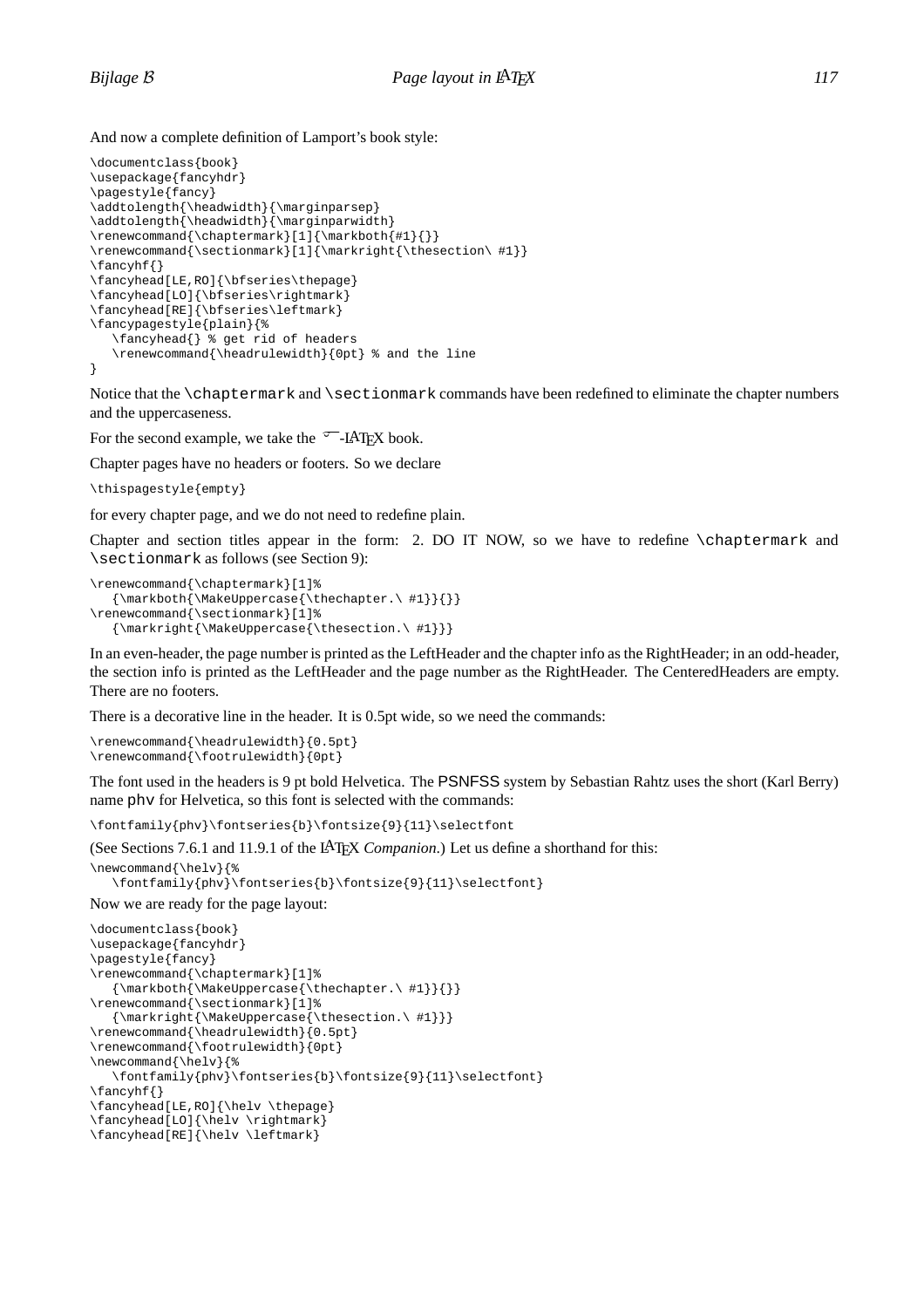## **13 Special page layout for float pages**

Some people want to have a special layout for float pages (pages only containing floats). As these pages are generated autonomically by LATEX, the user doesn't have any control over them. There is no \thispagestyle for float pages and any change of the page style will at least also affect the page before the float page. With fancyhdr, however, you can specify in each of the header- or footer fields

\iffloatpage{value for float page}{value for other pages}

You can even use this to get rid of the decorative line on float pages only by defining:

\renewcommand{\headrulewidth}{\iffloatpage{0pt}{0.4pt}}

Sometimes you may want to change the layout also for pages that contain a float on the top of the page or a float on the bottom of the page.

fancyhdr gives you the commands \iftopfloat and \ifbotfloat similar to \iffloatpage.

Note: Marks in floats will not be visible in LATEX's output routine, so it is not useful to put marks in floats. So there is currently no way to let a float (e.g. a figure caption) influence the page header or footer.

## **14 Those blank pages**

In the book class when the openany option is not given or in the report class when the openright option is given, chapters start at odd-numbered pages, half of the time causing a blank page to be inserted. Some people prefer this page to be completely empty, i.e. without headers and footers. This cannot be done with \thispagestyle as this command would have to be issued on the *previous* page. There is, however, no magic necessary to get this done:

\clearpage{\pagestyle{empty}\cleardoublepage}

As the \pagestyle{empty} is enclosed in a group it only affects the page that may be generated by the \cleardoublepage. You can of course put the above in a private command. If you want to have this done automatically at each chapter start or when you want some other text on the page then you must redefine the \cleardoublepage command.

```
\makeatletter
\def\cleardoublepage{\clearpage\if@twoside \ifodd\c@page\else
  \hbox{}
  \vspace*{\fill}
  \begin{center}
    This page intentionally contains only this sentence.
  \end{center}
  \vspace{\fill}
  \thispagestyle{empty}
  \newpage
  \if@twocolumn\hbox{}\newpage\fi\fi\fi}
\makeatother
```
## **15 N of M style page numbers**

Some document writers prefer the pages to be numbered as n of m where m is the number of pages in the document. There is a package nofm. sty available, but some versions of it are defective, and most don't work with fancyhdr because they take over the complete page layout. For LAT<sub>EX2 $_{\epsilon}$ </sub> there is a package last page available which you can use with fancyhdr as follows:

```
\usepackage{lastpage}
```
...

\cfoot{\thepage\ of \pageref{LastPage}}

If you are still using LATEX2.09 and you are not able to switch to LATEX2<sub>*ε*</sub> you can use the LATEX2.09 compatible lastpage209.sty. which is defined as follows:

```
\let\origenddocument=\enddocument
\def\enddocument{\clearpage\if@filesw
 {\addtocounter{page}{-1} \immediate\write\@mainaux
   {\text{newlabel}[LastPage]{\Theta}|\}
```
The value of the LastPage label can be used to make different headers or footers on the last page of a document. E.g. if you want the footer of every odd page, except if it is the last one, to contain the text "please turn over", this can be done as follows $10$ :

```
\usepackage{lastpage}
\usepackage{ifthen}
...
\rfoot{\ifthenelse{\isodd{\value{page}} \and \not
```
\value{page}=\pageref{LastPage}{please turn over}{}}

 $10$ This requires a reasonably recent version of the ifthen package.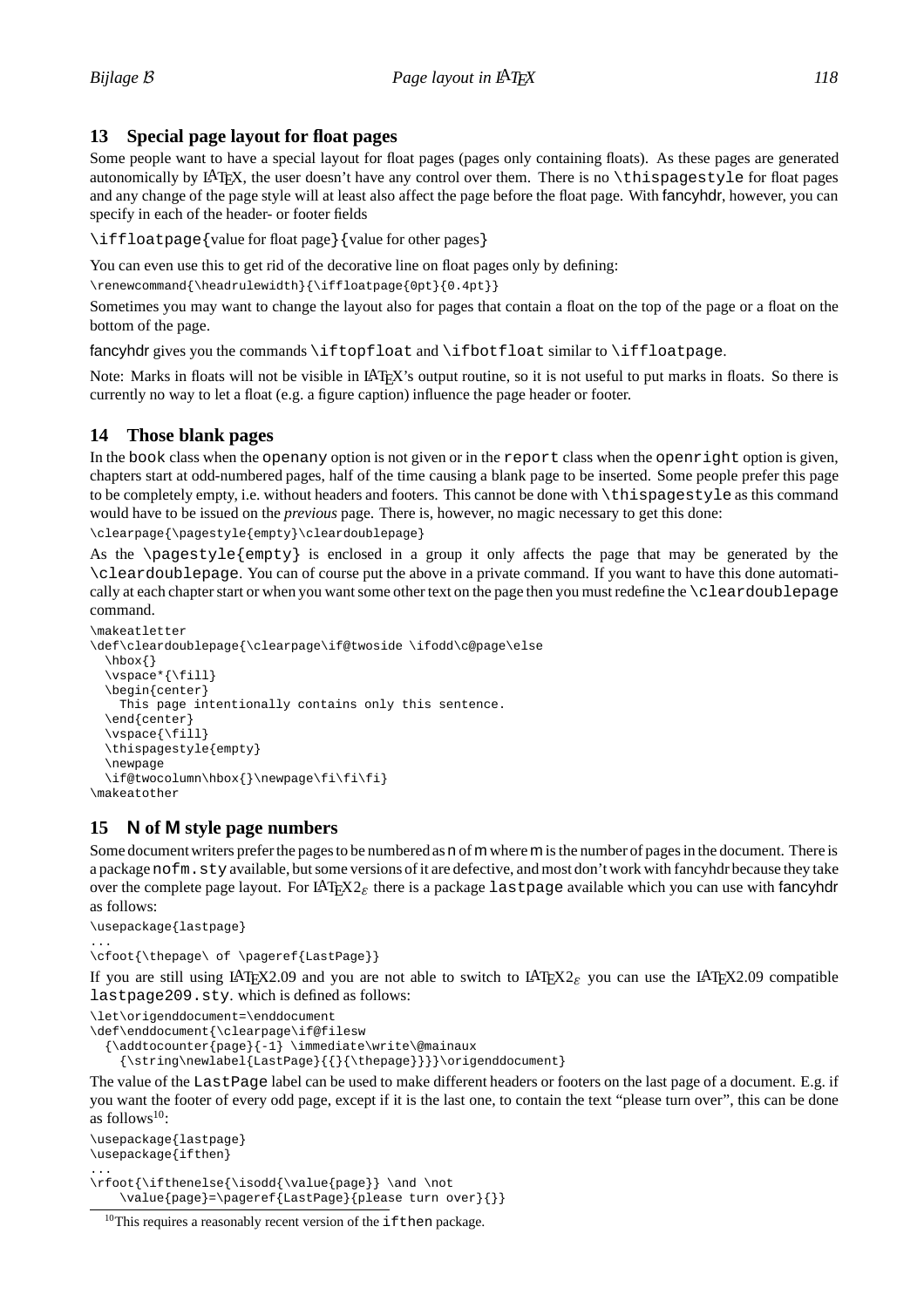## **16 Chapter or section related page numbers**

In technical documentation very often page numbers are used of the form 2-10 where the first number is the chapter number and the second is the pagenumber relative to the chapter. Sometimes section is used rather than chapter. The package chappg can be used to get this format. If you want to change the layout e.g. use a dot rather than a dash, or a section rather than a chapter, you should make a private copy and edit it.

This package redefines  $\therefore$  thepage as  $\arabic\{chapter\}-\arabic\{page\}$ . Unfortunately this gives numbers rather than letters for appendices. A better definition would be  $\theta$  the chapter- $\arctan\theta$  but you can give this definition yourself after the \usepackage{chappg} command. What the package also does is reset the page number to 1 at the beginning of each chapter.

There is a fundamental difference between the page numbering of the style "*m* of *n*" as described in the previous section and the current one. The *m* of *n* style is only used in the page header or footer, but not in the table of contents, index, or references like "*See page* xx". Therefore it does not change the command \thepage. The page numbering style "2-10", however should be used in all references to the page number, therefore it must be done by redefining \thepage.

## **17 When to change the headers and footers?**

Sometimes you want to change the header or footer layout in the course of a document. Some of these changes can be accomplished by using the mark mechanism as may be seen in section 9 and 18. However, sometimes we want a more drastic change, e.g to change the page numbering from roman to arabic (with \pagenumbering), to change one of the fancyhdr fields or to change to another page style. Sometimes you may be surprised to find the change to occur too early. In general the above mentioned changes take effect immediately, i.e. on the page that is currently being built. If you want the change to take effect at the next page you must make sure that the current page is finished. In most cases this can be done by issuing a \clearpage command before any of the above mentioned changes. If this is not possible you can use the afterpage package with:

\afterpage{\lhead{new value}} or \afterpage{\pagenumbering{roman}. You cannot use \afterpage to change the \pagestyle as the commands issued by \afterpage are local in a group, and the \pagestyle command makes only local changes. The \pagenumbering and the fancyhdr commands make global changes so they will work, as will the \thispagestyle command.

It should be noted that although the fancyhdr commands like \fancyhead take effect immediately, this does not mean that any "variables" used in these commands get the value they have at the place where these commands are given. E.g. if  $\frac{c}{C}$  is given the page number that will be inserted in the footer is not the page number of the page where this command is given, but rather the page number of the actual page where the footer is constructed. Of course for the page number this is what you expect, but it is also true for other commands.

So if you have a book where each chapter is written by a different author and you want the name of the author in the lower left-hand corner you can use the following commands:

```
\newcommand{\TheAuthor}{}
\newcommand{\Author}[1]{\renewcommand{\TheAuthor}{#1}}
\lfoot{\TheAuthor}
```
and start each chapter with the command\Author{Real Name}. If however, the author name would be changed before a page is completed the wrong author could come in the footer. This would be the case if you gave the above command *before* the \chapter command rather than after it. Another source of problems is the fact that T<sub>E</sub>X's output routine processes commands ahead, so it may already have processed some commands that produce text that will appear on the next page. See the next section for an example.

## **18 Headers and footers induced by the text**

We have seen how we can use LATEX's marks to get information from the document contents to the headers and footers. The marks mechanism is the only reliable mechanism that you can use to get changing information to the headers or footers. This is because LATEX may be processing your document ahead before deciding to break the page.

Sometimes the two marks that LATEX offers are not enough. An example is the following:

If a solution to an exercise goes across a page break, then I would like to have "(Continued on next page...)" at the bottom of the first page and "(Continued...)" at the top in the margin of the next page.

You cannot use LAT<sub>EX</sub>'s mark mechanisms for this if you also want to use chapter and section information.

The code from figure 5 constitutes a package that gives you two extra marks that can be used in this situation<sup>11</sup>. Here is a way to use this package:

<sup>&</sup>lt;sup>11</sup> After I made this package I discovered a package secret.sty that does a similar thing to mark confidential paragraphs if they cross a page boundary. It does it, however, by changing the output routine.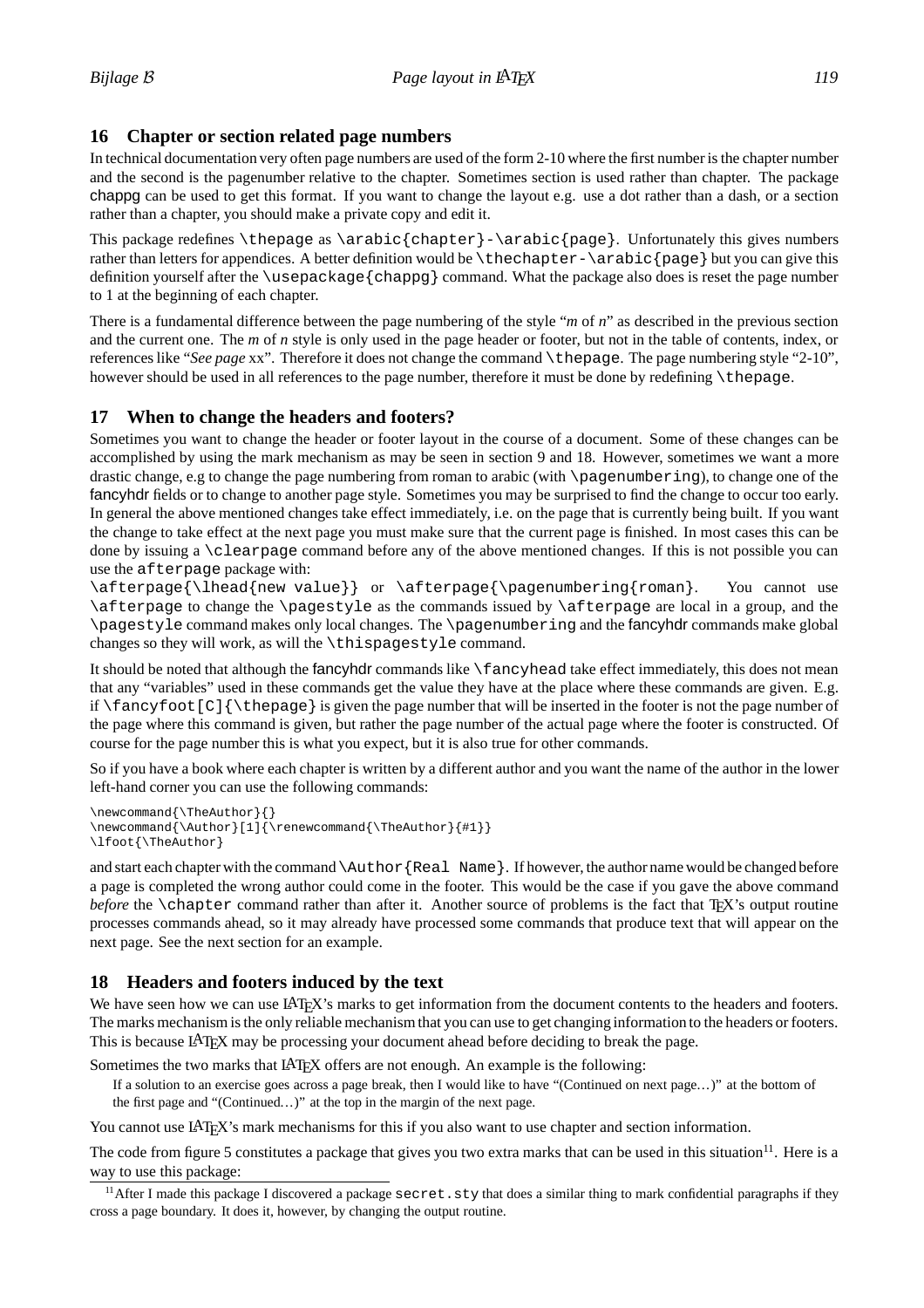```
% extramarks.sty
\def\@leftmark#1#2#3#4{#1}
\def\@rightmark#1#2#3#4{#2}
\def\markboth#1#2{{\def\protect{\noexpand\protect\noexpand}
     \let\label\relax \let\index\relax \let\glossary\relax
     \expandafter\@markboth\@themark{#1}{#2}
     \mark{\@themark}}\if@nobreak\ifvmode\nobreak\fi\fi}
\def\markright#1{{\def\protect{\noexpand\protect\noexpand}
     \let\label\relax \let\index\relax \let\glossary\relax
     \expandafter\@markright\@themark
     {#1}\mark{\@themark}}\if@nobreak\ifvmode\nobreak\fi\fi}
\def\@markright#1#2#3#4#5{\gdef\@themark{{#1}{#5}{#3}{#4}}}
\def\@markboth#1#2#3#4#5#6{\gdef\@themark{{#5}{#6}{#3}{#4}}}
\def\leftmark{\expandafter\@leftmark\botmark{}{}{}{}}
\label{thm:main} $$\def\rightmark{\text{regndafter\@rightmark\frac{1}{}}{}}\label{thm:main} $$\def\irstleft\max{\exp\arg\arg\arg\arg\arg\arg\arg\arg\arg}\left\{\{\{\}\{\}\{\}\}\right\} \end{split}\def\lastrightmark{\expandafter\@rightmark\botmark{}{}{}{}}
\def\{\theta\} \def \@themark { { } { } { } { } }
\def\extramarks#1#2{{\def\protect{\noexpand\protect\noexpand}
     \let\label\relax \let\index\relax \let\glossary\relax
     \expandafter\@markextra\@themark{#1}{#2}
     \mark{\@themark}}\if@nobreak\ifvmode\nobreak\fi\fi}
\def\@markextra#1#2#3#4#5#6{\gdef\@themark{{#1}{#2}{#5}{#6}}}
\label{thm:main} $$\def\irstxmark{\expandafter\@firstxmark\firstxmark}{\{}{}{}{} \} \}$$\def\topxmark{\expandafter\@firstxmark\topmark{}{}{}{}}
\def\lastxmark{\expandafter\@lastxmark\botmark{}{}{}{}}
\def\@firstxmark#1#2#3#4{#3}
\def\@lastxmark#1#2#3#4{#4}
```
Figure 5: Package for extra marks in LAT<sub>EX</sub>

```
\usepackage{extramarks}
...
\pagestyle{fancy}
\lhead{\firstxmark}
\rfoot{\lastxmark}
...
\extramarks{}{Continued on next page\ldots}
Some text that may or may not cross a page boundary...
\extramarks{Continued\ldots}{}
```
Note that the \extramarks command must be close to the text, i.e no empty lines (paragraph boundaries) should intervene. Otherwise the page may be broken at that boundary and the extramarks would come on the wrong page.

There are two new marks that can be used in the page layout with this package: If commands of the form  $\text{ranks}\{m_1\}\{m_2\}$  are given  $\text{rank}$  gives you the first  $m_1$  value and  $\text{rank}$  gives you the last *m*<sup>2</sup> value of the current page. It also gives you the \firstleftmark and \lastrightmark commands that complement the standard LAT<sub>EX</sub> marks.

To stress the point that marks are the correct way to do this, let me give you a "solution" that will not work<sup>12</sup>:

```
\lhead{Continued}
\rfoot{Continued on next page\ldots}
Some text that may or may not cross a page boundary...
\lhead{}
\rfoot{}
```
You may be tempted to think that the first  $\lambda$ rfoot will be in effect when T<sub>EX</sub> breaks the page in the middle of the text, and the last ones when the page breaks after the text. This is not true as the whole paragraph (including the last definitions) will be processed before TEX considers the page break, so at the time of the page break the last definitions are effective, whether the page break occurs inside the text or outside of it. Putting a paragraph boundary between the text and the last definitions will not work either, because you don't want the first definitions to be in effect when TEX decides to break the page exactly at this boundary. Actually the marks mechanism was invented to get rid of these kinds of problems.

In the above example the text "Continued" appears in the page header. It may be nicer to put it in the margin. This can be easily accomplished by positioning it at a fixed place relative to the page header. In plain T<sub>EX</sub> you would use a concoction

<sup>&</sup>lt;sup>12</sup>Actually there is another way but it requires two LAT<sub>EX</sub> passes: you can put  $\lambda$  abel commands before and after the text and compare the \pagerefs.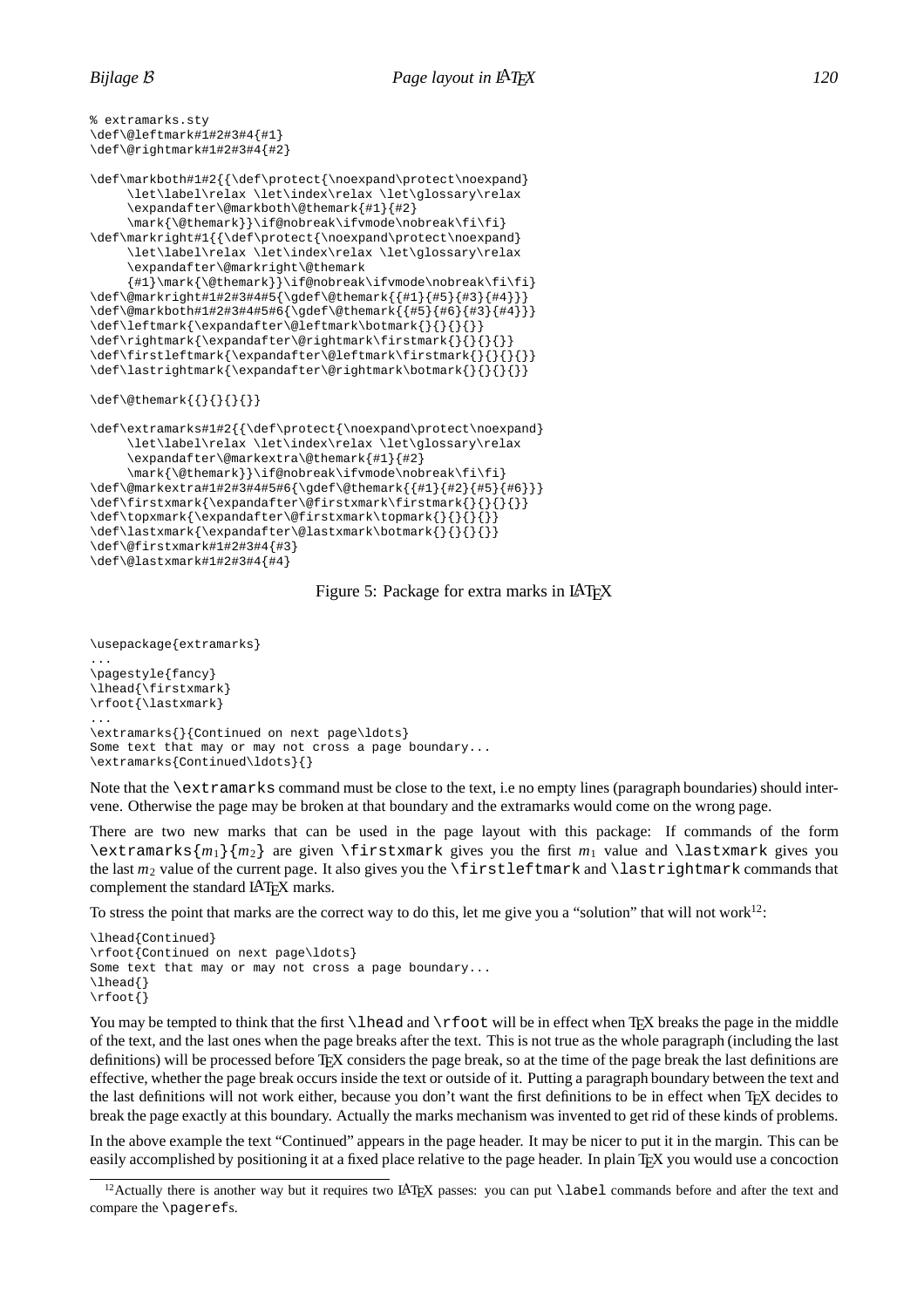of  $\hbar$ ox to 0pt,  $\bosh$  to 0pt,  $\hbar$ x's picture environment gives a much cleaner way to do this. In order not to disturb the normal header layout we put the text in a zero-sized picture. Generally this is the best way to position things on fixed places on the page. You can then also use the normal headings. See also section 20 for another example of this technique.

```
\lhead{\setlength{\unitlength}{\baselineskip}%
\begin{picture}(0,0)
  \put (-2,-3){\mathbb x(0,0)[r]{\firstxmark}}\end{picture}\leftmark}
```
This solution can of course also be used for the footer. Make sure you put the picture as the first thing in left-handside entries and last in right-handside ones.

Finally you may want to put "(Continued...)" in the *text* rather than in the header or the margin. Then you have to use the afterpage package. We also decide to make a separate environment for it.

```
\newenvironment{continued}{\par
  \extramarks{}{Continued on next page\ldots}
  \afterpage{\noindent\firstxmark\vspace{1ex}}
  {\{\textKs}\({\text{Control}\ldots)\}\}\}
```
It is a bit dangerous to use \firstxmark outside the page layout routine, but apparently with \afterpage this works. If you would need the information further on in the page you must remember the state of the marks in your own variable. You can set this in one of the fancyhdr fields. For example if you want to add something *after* the broken piece of text you can use the following:

```
\newcommand{\mysaved}{}
```

```
\newenvironment{continued}{\par
  \extramarks{}{Continued on next page\ldots}
  }{\extramarks{(Continued\ldots)}{}\par\vspace{1ex}\mysaved}
\lhead{\leftmark}
\chead{\ifthenelse{\equal{\lastxmark}{}}
  \{\qquad\}}
  {\gdef\mysaved{\noindent[Continued from previous page]}}}
```
If you want to include one of the marks or other varying information in the saved text, you must use  $\cdot \times$ def rather than \gdef.

## **19 A movie**

If you put at each page on the same place a picture that slightly changes from page to page you can get a movie-like effect by flipping through the pages. You can create such a movie easily with fancyhdr. For simplicity we assume that each picture is in a postscript (EPS) file called  $pic\langle n\rangle$ .ps where  $\langle n\rangle$  is the page number and that we use the graphics or graphicx package<sup>13</sup>. To put the movie in the righthandside bottom corner the following will work:

```
\rfoot{\setlength{\unitlength}{1mm}
  \begin{picture}(0,0)
    \put(5,0){\includegraphics{pic\thepage.ps}}
  \end{picture}}
```
Notice that the \unitlength parameter should be set locally in the fancyhdr field in order to avoid unwanted interference with its value in the text.

## **20 Thumb-indexes**

Some railroad guides and expensive bibles have so called *thumb-indexes*, i.e. there are marks on the sides of the pages that indicate where the chapters are. You can create these by printing black blobs in the margin of the pages. The vertical position should be determined by the chapter number or some other counter. As the position is independent of the contents of the page, we print these blobs as part of the header in a zero-sized picture as described in the previous section.

Of course we have to take care of two-sided printing, and we may want to have an index page with all the blobs in the correct position. The solution requires some hand-tuning to get the blobs nicely spaced out vertically. For the application that I had there were 12 sections, so I made the blobs 18 mm apart, i.e. 9 mm blob separated by 9 mm whitespace. In order to avoid calculations they are set in a picture environment with the \unitlength set to 18 mm. Page numbers are set in the headers at the outer sides, and the blobs are attached to these. In this example the section numbers are used to position the blobs, but you can replace this with any numeric value. See figure 6 for the resulting overview page and figure 7 for the code.

 $13$ If you use an older version of LAT<sub>EX</sub> you could use the epsf or epsfig package.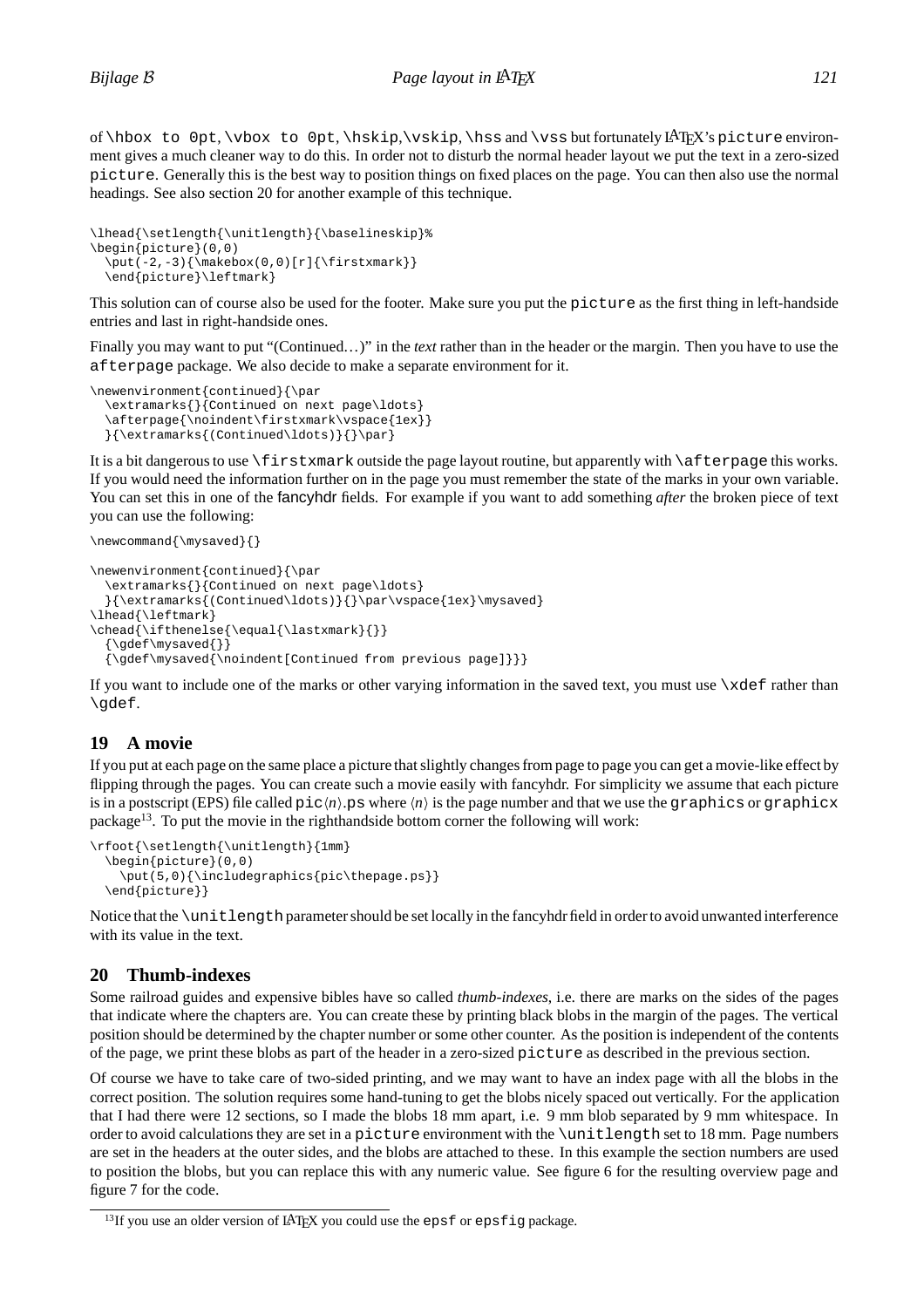



```
\setlength{\unitlength}{18mm}
\newcommand{\blob}{\rule[-.2\unitlength]{2\unitlength}{.5\unitlength}}
\newcommand\rblob{\thepage
  \begin{picture}(0,0)
    \put(1,-\value\section}){\bb\end{picture}}
\newcommand\lblob{%
  \begin{picture}(0,0)
    \put (-3,-\value\text{section}) {\label{label} }\end{picture}%
 \thepage}
\pagestyle{fancy}
\cfoot{}
\newcounter{line}
\newcommand{\secname}[1]{\addtocounter{line}{1}%
 \put(1,-\value{line}){\label{label}\put(-7.5,-\value{line}){\Large \arabic{line}}
 \put(-7,-\value{line}){\Large #1}}
\newcommand{\overview}{\thepage
 \begin{picture}(0,0)
    \secname{Introduction}
    \secname{The first year}
   \secname{Specialisation}
...etc...
 \end{picture}}
\begin{document}
\fancyhead[R]{\overview}\mbox{}\newpage % This produces the overview page
\fancyhead[R]{} % Front matter may follow here
\clearpage
\fancyhead[RE]{\rightmark}
\fancyhead[RO]{\rblob}
\fancyhead[LE]{\lblob}
\fancyhead[LO]{{\leftmark}
...
```
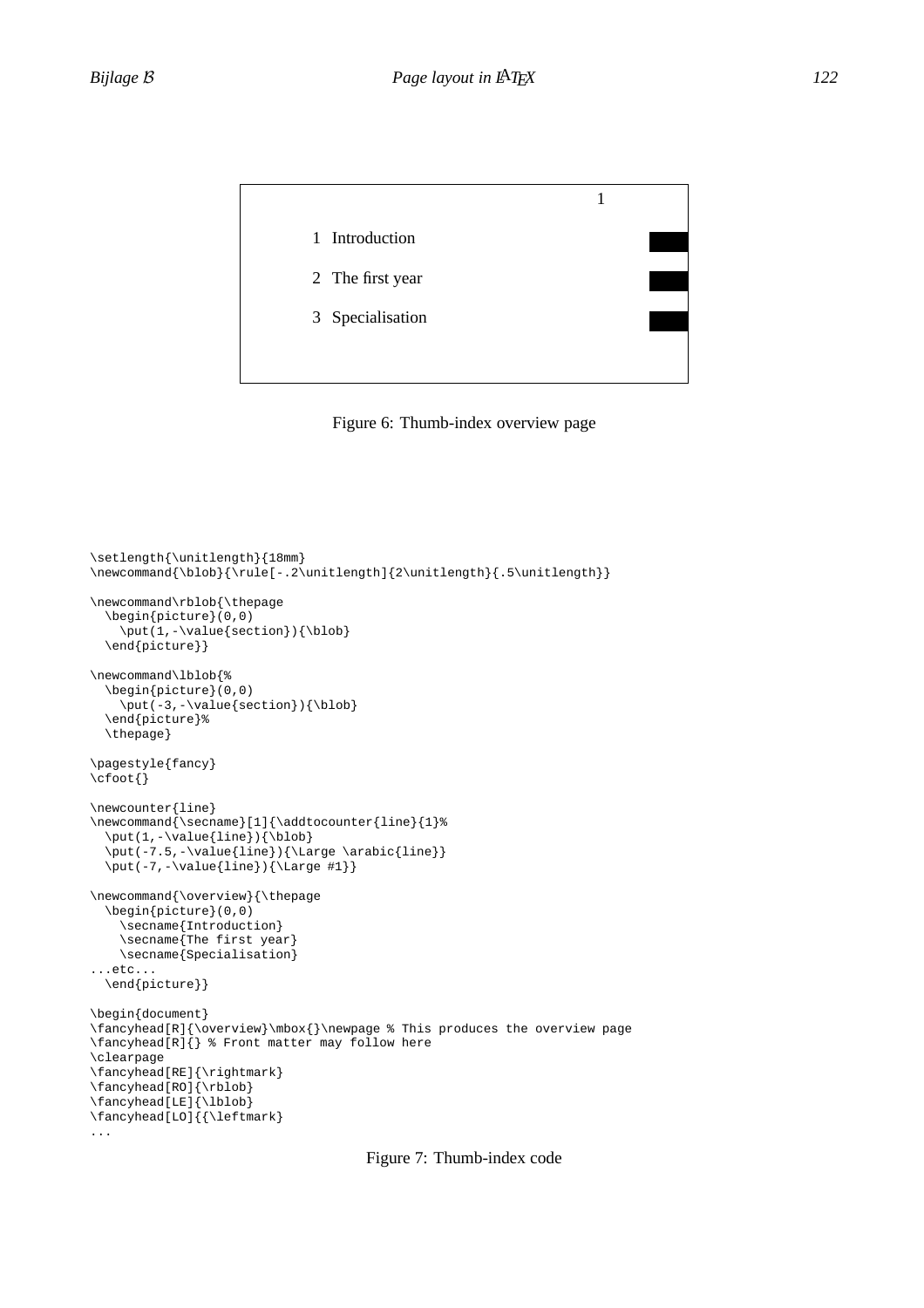## **21 Float placement**

Floats are page elements that float with respect to the rest of the document. Standard floats are tables and figures, but with the float package you can easily make new ones, like algorithms. Most of the time floats work satisfactory, but sometimes LATEX seems too stubborn to do what you want. This section describes how you can influence LATEX so that it will do most of the time what you want. There might, however be some pathological cases where it is impossible to convince LATEX to do things your way. In the following we will use figures as an example but everything applies to other floats as well.

The most encountered problems with floats are:

- 1. You want a float at a certain position in the text, but LATEX moves it, usually to the next page.
- 2. From a certain point, LATEX moves all your floats to the end of the document or the end of a chapter.
- 3. LATEX complains about "Too many floats".

In the first two cases you must first check if you have given the correct "placement" parameter to you float, e.g. \begin{figure}[htp] specifies that your figure may be placed either: Here (i.e. in the text position where the command is given), on the Top of a page (which may be the page where you put the command), or on a separate Page of floats. You could also have specified "b" for Bottom of the page. The order of the letters is insignificant, you cannot force LAT<sub>EX</sub> to try Bottom first and then Top by specifying  $[bt]$ .

If LATEX doesn't put the float at the place where you expected it, it is usually caused by the following:

- 1. The float didn't fit on the page. In this case it has to move to the next page or even further. If you didn't specify either [t] or [b] in the position parameter, LATEX must save it until it has enough for a page of floats. So don't specify only [h]. If you want to give LAT<sub>EX</sub> a chance to put the float on a page of floats, you must also specify "p".
- 2. The placement would violate the constraints imposed by LAT<sub>EX</sub>'s float placement parameters. This is one of the most occurring causes and it can easily be corrected by changing the parameters. Here is a list of them:

| Counters - change with \setcounter   |                                                   |     |
|--------------------------------------|---------------------------------------------------|-----|
|                                      |                                                   |     |
| topnumber                            | max. number of floats at top of page              | ∍   |
| bottomnumber                         | max. number of floats at bottom of page           |     |
| totalnumber                          | max. number of floats on a page                   |     |
| Other – change with $\$ renewcommand |                                                   |     |
| \topfraction                         | max fraction of page for floats at top            | 0.7 |
| \bottomfraction                      | max fraction of page for floats at bottom         | 0.3 |
| \textfraction                        | min fraction of page for text                     | 0.2 |
| \floatpaqefraction                   | min fraction of floatpage that should have floats | 0.5 |

There are also some others for double column floats in two-column documents.

The values in the righthand column are the defaults for the standard LATEX classes. Other classes could use different defaults. As you see with the default values a float will not be put in the bottom of a page if its height is more than 30% of the page height. So if you specify [hb] for a float which is taller it has to move to a float page. But if it is less than 50% of the page height it will have to wait until some more floats are given before a float page can be filled to satisfy the \floatpagefraction parameter. If you have this kind of behaviour you can easily adapt the parameters, e.g. with:

```
\renewcommand{\textfraction}{0.05}
\renewcommand{\topfraction}{0.95}
\renewcommand{\bottomfraction}{0.95}
\renewcommand{\floatpagefraction}{0.35}
\setcounter{totalnumber}{5}
```
You may want to be careful not to make \floatpagefraction too small, otherwise you may get too many small floatpages.

You can force LAT<sub>EX</sub> to ignore most of the parameters for one specific float occurrence by including an exclamation mark (!) in the placement parameters, e.g.

\begin{figure}[!htb]

Floats which contain a "t" in the position parameter could be placed before the place where they are referenced (but on the same page). This is normal behaviour for LATEX but some people just don't like it. There are a number of ways to prevent this:

- 1. Of course deleting the "t" will help, but in general this is undesirable, as you may want the float to be placed at the top of the next page.
- 2. use the flafter package which causes floats never to be placed "backwards".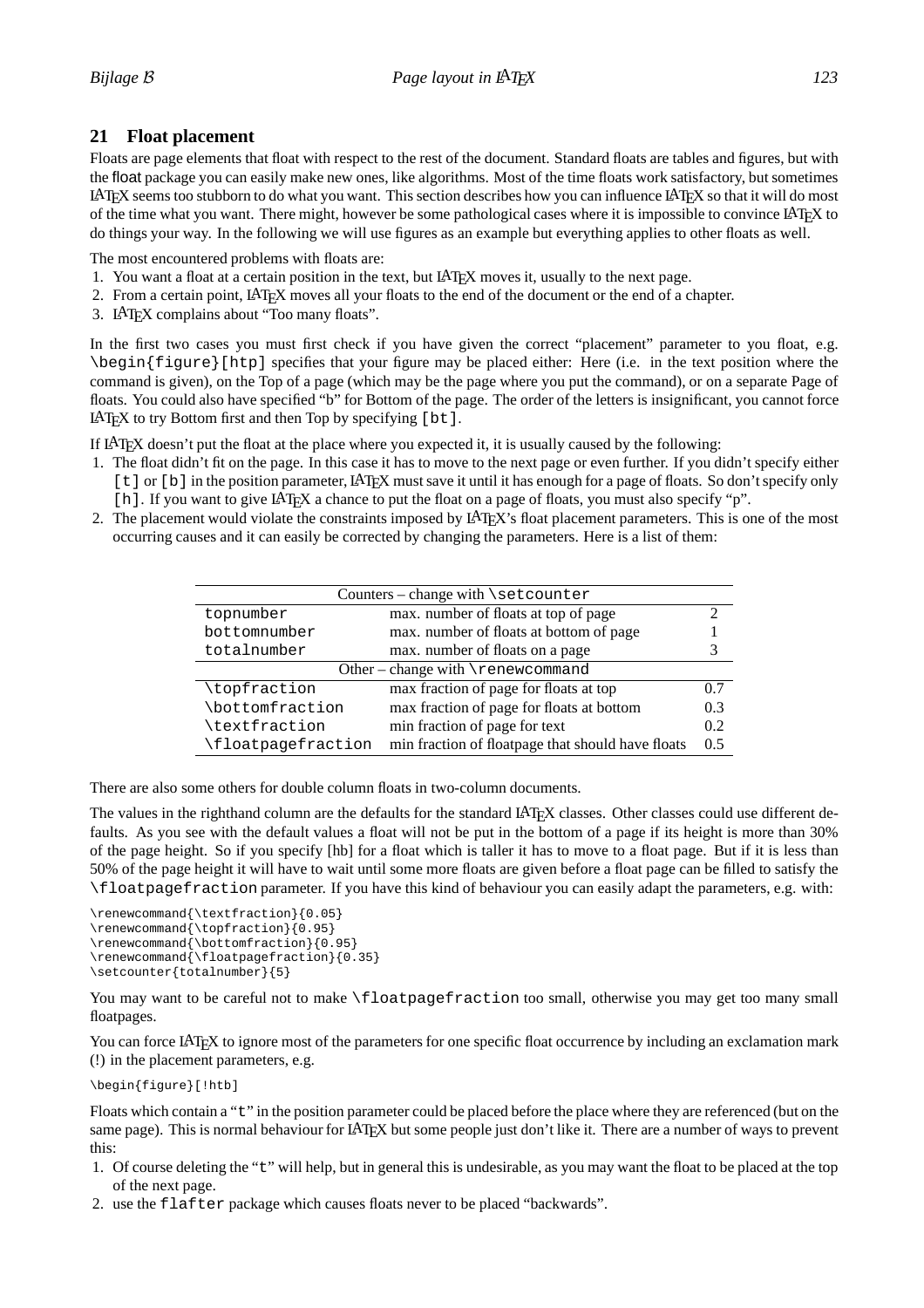3. use the command  $\sum_{s=1}^{\infty}$  suppress floats [t]<sup>14</sup>. This command will cause floats for the top position *on this page* to be moved to the next page. This can also be done with [b] or without parameter for all floats on this page.

If in spite of all your attempts LATEX still moves your floats to the end of the document or the end of a chapter, you can insert a \clearpage command. This will start a new page and insert all pending floats before continueing. If it is undesirable to have a pagebreak you can use the afterpage package and the following command:

```
\afterpage{clearpage}
```
This will wait until the current page is finished and then flush all outstanding floats. In some pathological circumstances afterpage may give strange results, however.

Finally, if you want a float only at the place where you define it, without LAT<sub>EX</sub> moving it whatsoever, you can use the float package and give the command:

\restylefloat{figure}

in the preamble. Now you will be able to specify [H] as the position parameter, which will mean "HERE and only HERE". This may cause an unwanted page break however<sup>15</sup>. If you want to avoid the unwanted pagebreak, i.e. let LAT<sub>E</sub>X move the float only if it doesn't fit on the page, the use the afterpage package with:

\afterpage{\clearpage \begin{figure}[H] ... \end{figure}}

Complaints from LATEX about "Too many floats" are usually caused by one of the above problems: floats not being able to be placed and LATEX collecting too many of them. The solutions given above, especially those with \clearpage in them will usually help. In some cases there really are too many floats, as LATEX has a limited number of "boxes" to store the floats. The package morefloats can be used to increase this number. If you need still more then you must edit a private copy of this file, but even then there will be some limit that you cannot pass. Then your only resort will be to change your document.

## **22 Multipage Floats**

LATEX's floats cannot be split across pages. Sometimes, however, you want to have a table or figure that doesn't fit on one page. The easiest way is to split these into multiple table or figure environments, but this has a number of undesirable effects:

• Where do you split it? This is in general more difficult for tables than for figures.

- How do you keep them together?
- You don't want more than one entry in the list of figures/tables.

Although these problems are not fully solvable in all cases, here are a couple of suggestions:

## **22.1 Tables**

For tables longer than a page you can use the longtable package. This package defines a longtable environment that is a kind of amalgamation of table and tabular. It has approximately the same syntax as the tabular environment, but it adds some features of table, like captions. Longtables will be automatically split when they don't fit on the page. And they will be entered in the list of tables when a caption is given. They will not float, however, and cannot be used inside a float environment. This could mean that another table environment, which was defined before the longtable, will float past it, and therefore the numbers may get out of order. Another problem could be that the longtable starts rather far down the page, which isn't a pleasant sight. If you want the longtable to start at the top of the page, the best thing to do is to include it in an \afterpage command (using the afterpage package). As a longtable is by definition large, it is best to put it in a separate file, and  $\infty$  it in the  $\after$  page command:

\afterpage{\input{mytable}}

\afterpage{\clearpage\input{mytable}}

The last form has the additional advantage that most of the outstanding floats will be printed first.

## **22.2 Figures**

There isn't an equivalent longfigure solution, so for figures you will usually have to split it yourself. In general this is less of a problem. However, the problem you get now is how to keep them together, i.e. how to get the parts on subsequent pages, and how to get a single entry in the list of figures.

You will have to split the figure into pieces and put each part in a separate figure environment. To keep them together it is best to use only the [p] placement, so that they will be put on floatpages. As they are bigger than a page this is appropriate. The first part would then get a  $\epsilon$  deption, the subsequent parts would be used without a caption. If you want to add a caption-like text, enter it as normal text rather than a \caption, so that it will not be entered in the list of figures. It may also be desirable to issue a \clearpage first, just like we did for the longtable, and to encapsulate this in the \afterpage command. E.g.

<sup>&</sup>lt;sup>14</sup>This command and the "!" placement parameter are not defined in LAT<sub>E</sub>X2.09.<br><sup>15</sup>There used to be a here.sty with the same effect, but this is incompatible with LAT<sub>E</sub>X2<sub>*ε*</sub>